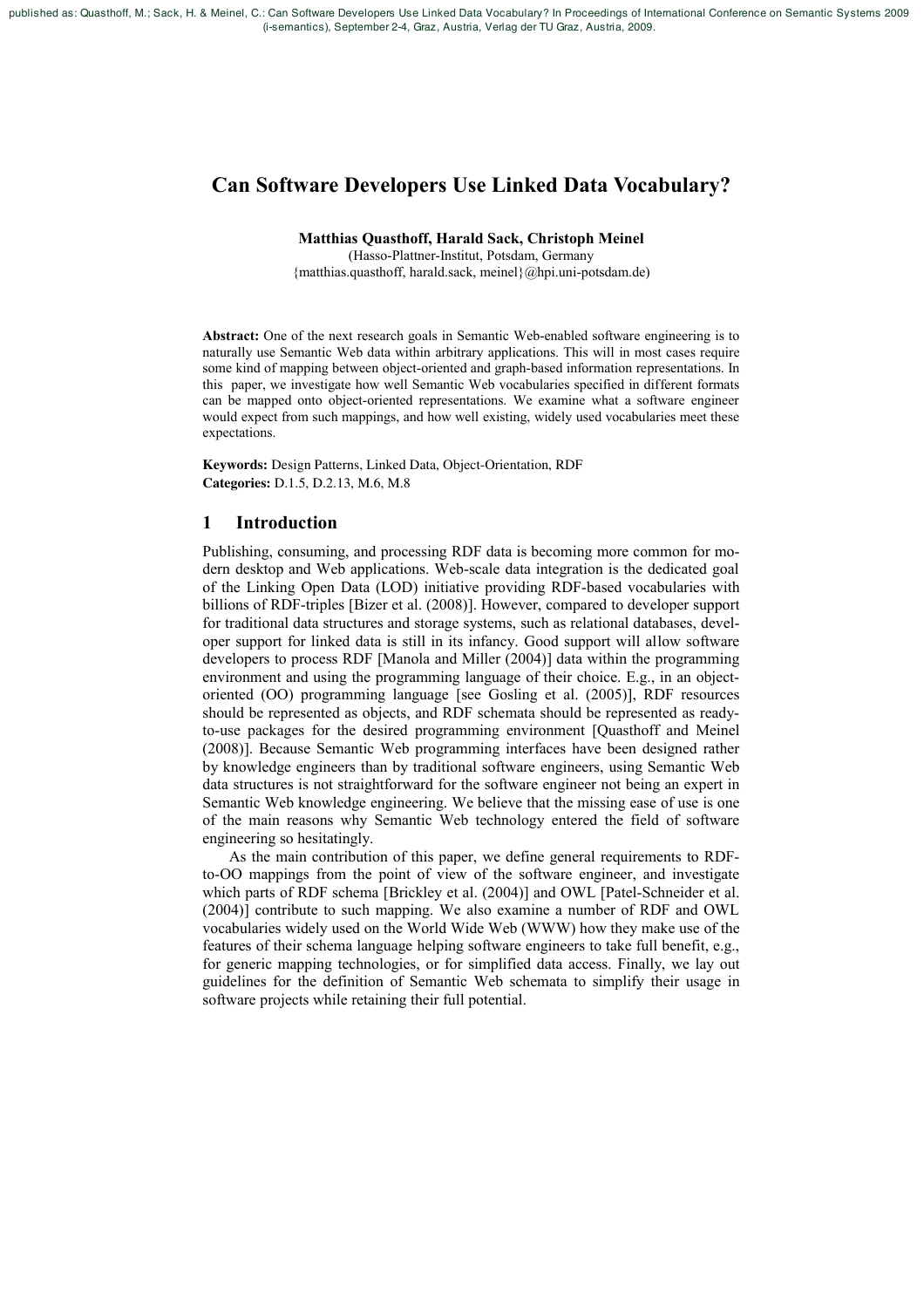The rest of this paper is organized as follows: In Section 2, we discuss related work on the Web of data and the mapping between data representations. In Section 3, we discuss expectations and limitations of mappings between RDF and OO and how such mappings can be obtained. In Section 4, we examine several popular RDF vocabularies on their suitability for automatic mapping. Section 5 concludes the paper.

# $\overline{2}$ **Related work**

Linked Data has become one of the most popular topics among the emerging Semantic Web [Berners-Lee (2006)]. By *Linked Data* we refer to a method of exposing, sharing, and connecting data via dereferenceable URI on the WWW. The Linking Open Data community project has picked up this approach to extend the Web of data by publishing various open data sets being represented as RDF and by defining links and mappings between vocabularies and data items from different data sources. Thus, the data available within the LOD has grown to more than 4.5 billion RDF triples and about 180 million RDF links<sup>1</sup>. This publicly available interconnected data enables the development of numerous data mash-up applications. To clear the way for efficient application development, a straightforward inclusion of these semantic data into the traditional software engineering process has to be implemented.

To achieve this goal, design patterns for implementation tasks of linked data applications have to be identified and described. Design patterns are not programming libraries, but solutions to frequently recurring problems, and have been introduced to software engineering by [Gamma et al. (1994)]. In previous work we showed that object-relational mapping (ORM) [Fowler and Rice (2003)] can be adopted to suite mapping between RDF and OO data [Quasthoff and Meinel (2008)], which we refer to as object-triple mapping (OTM). A number of software projects<sup>2</sup> address the need of OTM, but do not describe underlying design patterns for retrieving information, obtaining a mapping between RDF and OO definitions, mapping the data, and checking for policy or license compliance [see Miller et al. (2008), Weitzner et al. (2006)].

### 3 Requirements to linked data software engineering

#### $3.1$ Schema mapping basics

Mixing different types of programming languages (e.g., imperative and declarative languages) creates programming overhead that should be avoided for various reasons [Fowler and Rice (2003)]. Rather, OO software developers must be able to process Web resources as objects native to their programming language. That is, not triples, URI, and other entities making up RDF data should be primarily visible to software developers, but classes and objects carrying the triple information as fields and values. The goal is to support the whole life-cycle of a Web resource from the OO perspective: resources need to be retrieved or created locally, to be processed with imperative statements, and to be published as linked data, or stored locally.

Joint model. The OO equivalent to vocabulary are packages containing classes, whose fields are equivalent to properties in the vocabulary. Intuitively, one would expect a one-to-one mapping of RDF classes to OO classes, and RDF properties to OO fields.

<span id="page-1-0"></span>http://esw.w3.org/topic/SweoIG/TaskForces/CommunityProjects/LinkingOpenData#dbpedi  $\mathbf{1}$ a-lod-cloud, (March 2009)

<span id="page-1-1"></span> $\mathfrak{D}$ https://sommer.dev.java.net/, http://semanticweb.org/wiki/RDFReactor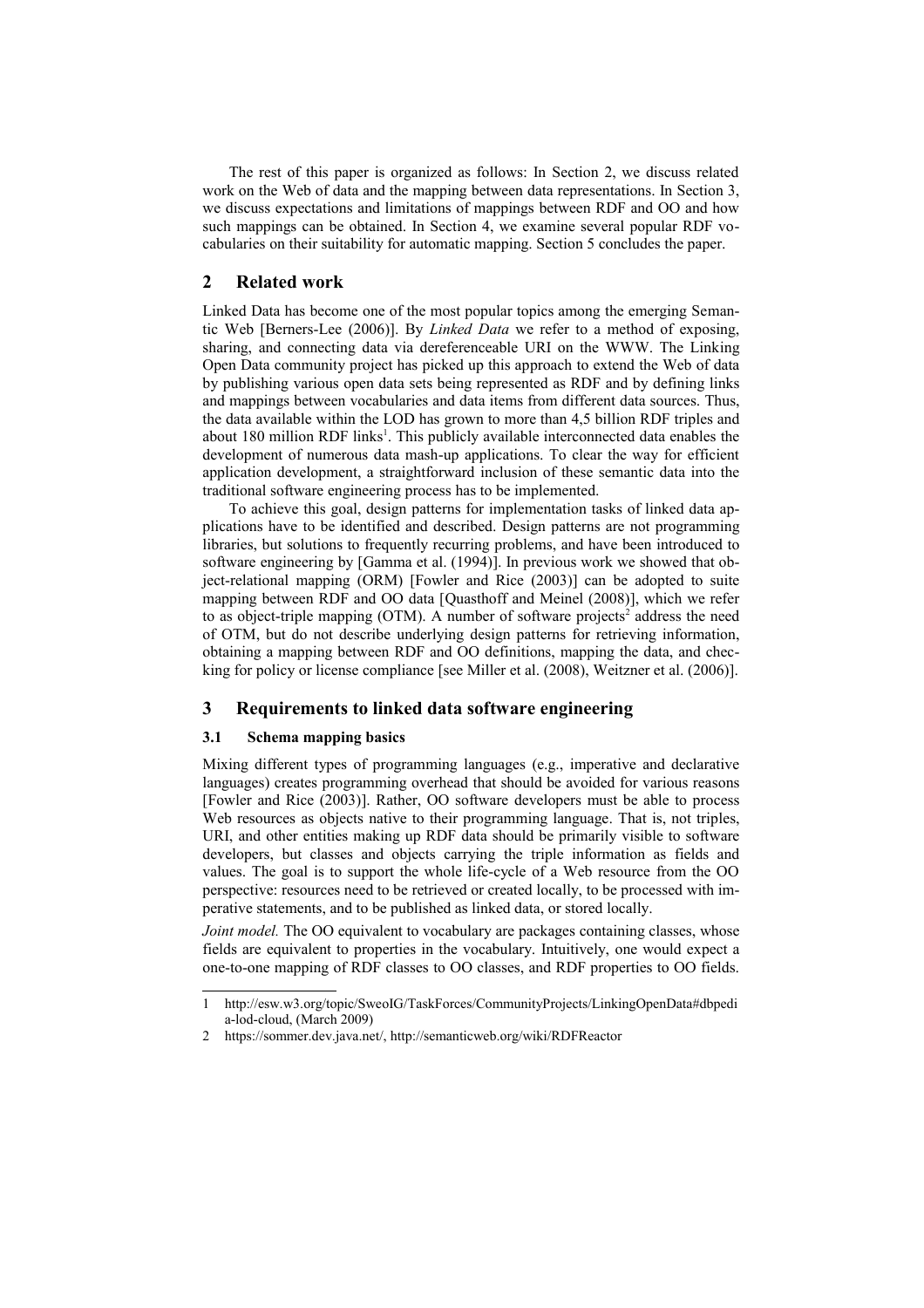However, due to the open world assumption, the number of properties an RDF class has depends on the context, i.e. the vocabularies we are considering. Hence, a single RDF class can have more than one OO representation. Inheritance relationships between RDF classes can be mapped on equivalent OO inheritance relationships. Also, most OO programming languages do not allow multi-valued fields, but use collection (or list or array) objects containing an arbitrary number of values to achieve this. Depending on the cardinality of the property to map, a developer would expect a field to contain a collection or just a plain object. And of course, a useful mapping translates typed literals, e.g., from XML Schema Definition [Thompson et al. (2004)], as accurate as possible onto primitive types of the programming language.

Differing expressivity. While some restrictions on properties such as cardinality, range, and domain can be mapped onto class definitions in most OO programming languages, other features of either sides cannot be trivially mapped. Inverse-functional properties cannot be enforced on OO classes without explicit validation code. Also, sub-property relationships do not have a direct OO equivalent. Vice-versa, not all features of OO programming languages can easily be represented in RDF schemata. E.g., OO classes frequently feature fields containing string objects, whose content varies depending on localization settings of the runtime environment. Restricting a property's cardinality per language in RDF or OWL is not trivial and involved rules.

*Implicitness vs. explicitness.* According to RDF Schema, from statements using some property one can conclude that subject and object belong to the property's domain and range. Hence, anything appearing as a property's domain or range (which are RDF properties themselves) can be concluded to be an RDF class. In many OO programming languages, classes and fields have to be explicitly defined as classes and fields. Therefore, an automatic translation from RDF schema to OO cannot happen by syntax only, but requires at least some kind of inferencing.

#### $3.2$ **Schema mapping process**

In this section we will present three options how software developers can obtain OO packages for specific vocabularies. The options are influenced by two parameters:

- $\bullet$ automatic vs. manual mapping;
- local generation vs. retrieval.

These parameters result in three basic ways to obtain a RDF/OO mapping:

- 1. Mapping an existing domain model: software developers can manually map OO classes to RDF within their software projects;
- $\overline{2}$ software developers can automatically generate OO classes from vocabularies or download such generated mappings from the WWW;
- $\mathcal{E}$ software developers can download hand-edited mappings from the WWW.

From a general point of view, an automatic mapping, or retrieval of mapping information is preferable over local, manual mapping. Still, either of the three alternative has benefits and drawbacks being discussed in this section.

Mapping an existing domain model. To enrich an existing application with linked data, those fields of OO classes that do have an RDF or OWL equivalent can be mapped locally and manually onto the respective vocabulary. This way, OO data can be rendered to RDF and made available to other applications. Retrieving RDF data from the WWW and rendering it as OO objects can be difficult, as application-specific initial-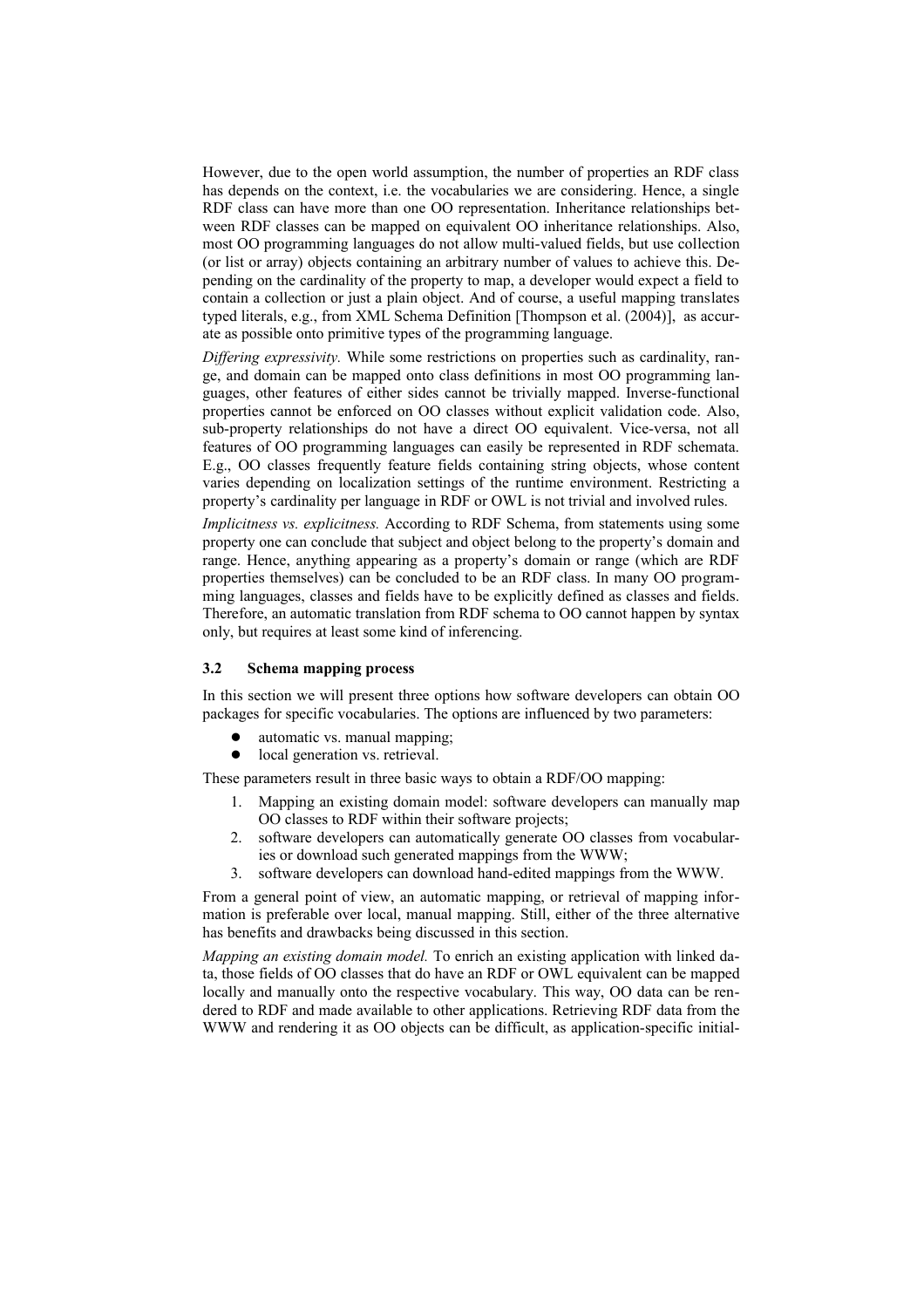ization data required to instantiate the class might be hard to obtain for a generic mapping mechanism. Also, if a retrieved resource belongs to RDF classes mapped to two disjoint concrete OO classes, for most OO programming environments only one of the classes can be instantiated, and hence only some of the resource's properties be reflected in OO. This can be circumvented by separating the mapping to abstract interfaces and letting the domain model implement the respective interfaces. That way, domain objects can still be rendered to RDF, but RDF data can now be instantiated to OO objects implementing the relevant interfaces. The manual effort for the software developer includes choosing the vocabulary to map to, and mapping existing OO classes to RDF, after optionally separating this mapping into abstract interfaces. The benefit for software developers is that they can use their coding conventions for the domain model and only map those parts relevant for the specific application to RDF, especially if a class is expected to contain properties from different vocabularies.

Generating OO classes. Instead of letting software developers manually generate OO classes corresponding to vocabulary, the schema definitions can be used to generate OO class definitions. The source code generator needs conventions for

- converting schema namespace to OO package names, i.e. converting URI to some programming language-specific path hierarchy;
- converting RDF class and property to OO class and field names, *i.e.* converting relative URI to identifiers in the OO programming language, following some widely accepted convention for, e.g., capitalization:
- storing the actual mapping information, *i.e.* creating separate mapping metadata, or keeping the mapping metadata as source code annotations [see Gosling et al. (2005)];
- resolving conflicts of class or property names with the programming language's reserved words or conflicting OO class and field definitions.

From the developer's perspective, there is no fundamental difference between automatically generating such a mapping locally, or retrieving a mapping package from the WWW. After obtaining the mapping, local domain classes can be modified to implement the abstract interfaces generated or retrieved. Although simplifying the bootstrapping overhead for the developer compared to manual mapping, automatic mapping heavily relies on accurate schema definitions. This includes among others reasonable domain and range specifications for properties, cardinality constraints where feasible, and good schema documentation using RDFS labels and comments. As will be shown in the next section, automatic source code generation from existing schema can sometimes give disappointing results. Hence, a hybrid approach using generated classed, which will be hand-edited and offered for download along with the schema definitions will be a good solution.

Publishing manually edited OO definitions. To circumvent the shortcomings of automatically generated OO classes, service providers can fine-tune the generated OO packages and let software developers download the results as commonly usable packages. The packages could be provided by the authors of the vocabularies themselves, or be published in special repositories. This approach would also mitigate some problems, such as naming incompatibilities between RDF and OO.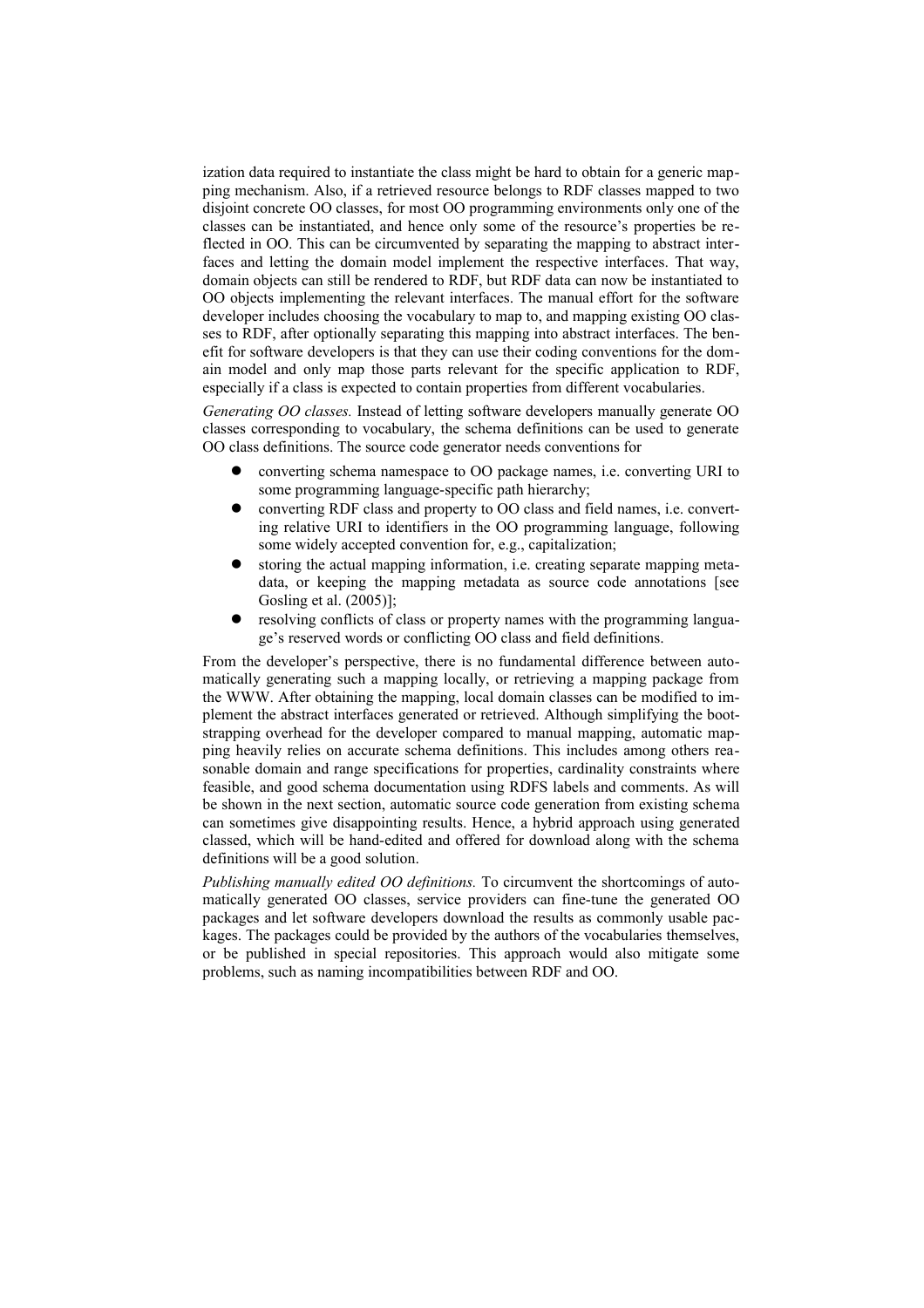# $\overline{\mathbf{4}}$ **Evaluation of automatic RDF to OO mapping**

We used an extended version of the RDF/OO mapping prototype presented in previous work [Quasthoff and Meinel (2008)] to process 33 vocabularies. The schema definitions have been downloaded from the WWW and used to generate abstract Java classes. We investigated vocabulary listed in a schema directory<sup>3</sup>, and vocabulary we used in previous work. All in all, these vocabularies contained 1519 classes and 1727 properties. The primary findings concerned compliance to OO coding conventions on the one hand side, and the correctness of the mapping on the other.

|             | <b>Abbrev.</b> Namespace              | #c             | #p       | Abbrev. | Namespace                                          |                 | $#c$ #p    |
|-------------|---------------------------------------|----------------|----------|---------|----------------------------------------------------|-----------------|------------|
| cc          | http://creativecommons.org/ns#        | 6              | 10       | bibtex  | http://purl.org/net/nknouf/ns/bibtex#              | 15 <sup>1</sup> | 40         |
| dbpedia     | http://dbpedia.org/ontology/          | 174            | 720      | c v     | http://kaste.lv/~captsolo/semweb/resume/cv.rdfs#   | 16 <sup>1</sup> | 72         |
| $d\epsilon$ | http://purl.org/dc/terms/             | 22             | 55       | cv-base | http://kaste.lv/~captsolo/semweb/resume/base.rdfs# | 8               | $\sqrt{ }$ |
| dcel        | http://purl.org/dc/elements/1.1/      | $\Omega$       | 15       | eswc    | http://www.eswc2006.org/technologies/ontology      | 72              | 38         |
| dcmi        | http://purl.org/dc/dcmitype/          | 12             | $\Omega$ | fresnel | http://www.w3.org/2004/09/fresnel#                 | 16              | 29         |
| doac        | http://ramonantonio.net/doac/0.1/     | 15             | 16       | geo     | http://www.w3.org/2003/01/geo/wgs84_pos#           | 2               |            |
| doap        | http://usefulinc.com/ns/doap          |                | 30       | ical    | http://www.w3.org/2002/12/cal/ical#                | 4               | 48         |
| eor         | http://dublincore.org/2000/03/13/eor# | 4              | 3        | iswc    | http://annotation.semanticweb.org/2004/iswc#       | 33              | 35         |
| foaf        | http://xmlns.com/foaf/0.1/            | 12             | 54       | photo   | http://purl.org/net/vocab/2003/11/photo#           |                 | 10         |
| kaos        | http://ontology.ihmc.us/              | 134            | 88       | pim     | http://www.w3.org/2000/10/swap/pim/contact#        |                 | 19         |
| mm          | http://musicbrainz.org/mm/mm-2.1#     | 19             | 10       | rei     | http://www.cs.umbc.edu/~lkagal1/rei/ontologies/    | 65              | 57         |
| rddl        | http://rddl.org/rddl.rdfs#            | $\overline{2}$ | 3        | schema  | http://www.schemaweb.info/schemas/meta/rdf/        | $\overline{2}$  | 10         |
| rev         | http://purl.org/stuff/rev#            | 3              | 13       | skos    | http://www.w3.org/2004/02/skos/core#               |                 | 28         |
| sioc        | http://rdfs.org/sioc/ns#              | 11             | 66       | vs      | http://www.w3.org/2003/06/sw-vocab-status/ns#      | $\Omega$        |            |
| sw          | http://sw.nokia.com/SWArch-1/         | 3              | 3        | vcard   | http://www.w3.org/2001/vcard-rdf/3.0#              |                 | 43         |
| swrc        | http://swrc.ontoware.org/ontology#    | 54             | 74       | wot     | http://xmlns.com/wot/0.1/                          | $\overline{5}$  | 13         |
| umbel       | http://umbel.org/umbel/ac             | 748            | 9        |         |                                                    |                 |            |

Table 1. Vocabularies investigated in this paper (#c: classes, #p: properties)

Complex mapping logic required. Two vocabularies have been found leaving some parts of the specification implicit by relying on the semantics of RDF Schema (Creative Commons, cc) and OWL (Friend of a friend, foaf). The cc vocabulary does not explicitly declare classes, but describes some resources appearing as range or domain of RDF properties, and hence being classes. Similarly, for all *foaf* properties it is explicitly stated whether it is an OWL datatype or object property. Only for  $isTopicOf$ , which is inverse to an object property, this is left implicit.

A similar finding, yet not related to inferencing, concerns the definition of restrictions on properties in OWL. In RDF schema, for each class  $c$  to map we can issue a straight-forward query on properties having  $c$  as range. In OWL, we need to query for Restriction superclasses of c and map the properties following the restriction's on-Property predicate. This kind of schema processing makes processing OWL ontologies harder than RDF schemata, and again proves that average software developers need support when processing such vocabularies. Even worse, the OWL method of indicating property range per domain class is incompatible with OO programming languages like Java. E.g., the  $KAOS$  vocabulary cannot be accurately mapped to Java classes: Groups can have arbitrary members, but ActorGroups and PersonGroups can only take *Actors* and *Persons* as *members*. Java requires the *member* field defined in the OO *Group* class to have the same type for the *ActorGroup* and *PersonGroup* subclasses, hence *ActorGroup* and *PersonGroup* cannot be accurately translated to OO.

*Empty OO classes.* By average, 48% of all classes defined in the vocabulary evaluated never appeared as domain of a property nor did they extend any OWL restriction

<span id="page-4-0"></span><sup>3</sup> http://schemaweb.org/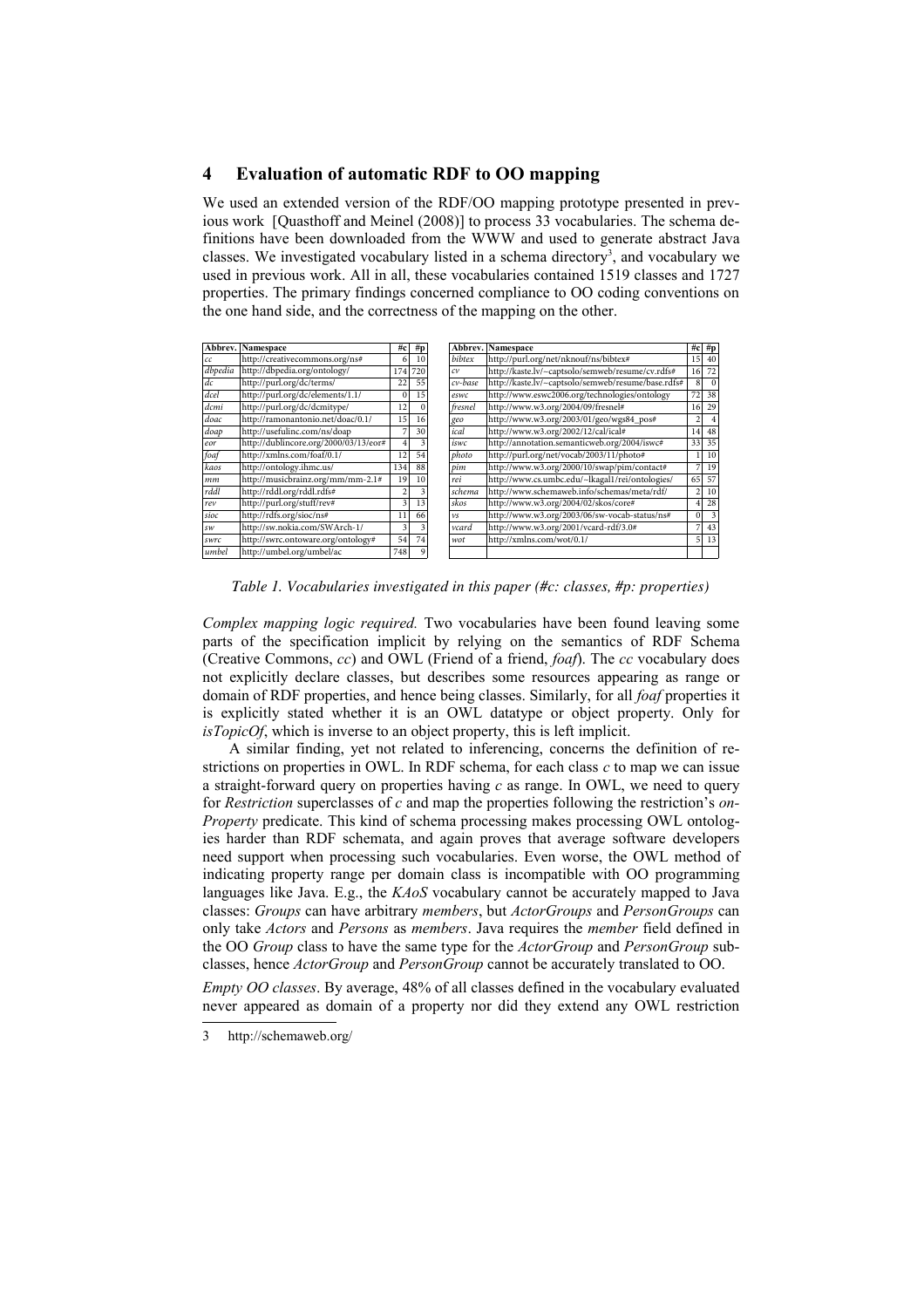class. Four vocabularies contained only such "empty" classes. E.g., the Description of a project *(doap)* vocabulary defines a class *Repository*, which has several empty subclasses for different revision control systems. RDF classes without properties will be translated to OO classes without any fields. If an OO developer was about to model such structure, she would probably generate an enumeration datatype for the revision control system and add a type field to the *Repository* class taking one of the enumeration values. For future automatic mapping mechanisms, a heuristic or schema extension needs to be defined, whether a empty RDF class should be mapped to an OO class, or to a logical field value indicating class membership, or an enumeration field.

Naming conflicts. As mentioned before, any mechanism generating an RDF/OO mapping will have to translate names of RDF classes and properties to OO class and field names. As the OO names should somehow reflect the relative URI of the RDF or OWL names, it can happen that two distinct properties will be mapped to distinct fields carrying the same name. In our evaluation, conflicts arose with the *fresnel: label* and rev:comment vs. the respective RDFS properties and with *foaf:publication* vs. doac: publication, both having domain foaf: Person. If a generator has access to all vocabularies subject to OO class generation, as would be the case with local mapping or generation, the technical part of the problem can be solved, e.g. using such rules:

- prefix the OO name of that conflicting property that has a domain outside its  $1<sup>1</sup>$ own vocabulary (e.g., *doacPublication* on *foaf:Person*):
- 2. prefix the OO name of properties conflicting with a superclass' properties (e.g., *fresnelLabel, revComment* to avoid conflicts with the RDFS properties)

But if, as would be the case with pre-produced mappings scattered over the WWW, different vocabularies would be translated independently of each other, any resource belonging to two classes from different vocabularies sharing a conflicting property name could not be instantiated as OO object. These problems could be solved using dynamically-typed programming languages, which are becoming more popular.

Documentation, correctness, usability. Three of the vocabularies investigated did not include any comments or labels on the classes and properties they defined. One vocabulary had no comments and labels on classes, but only property labels. Two more did not include any comments, but did include labels, which have mostly been human-readable versions of the relative class or property URI, and hence did not provide additional information. By average, 60% of the classes and 43% of the properties of the vocabularies investigated had comments. Comments are very important for modern software engineering, as they allow external developers to efficiently use code from other sources. On the contrary, the *doap* vocabulary features comments in English, French, and Spanish. Further investigations how to optimally use this multilingual information within the software development lifecycle will be interesting.

Besides limited developer support through comments or labels, typing errors and unavailable schemata have been a problem during our evaluation. E.g., the eswc yocabulary specifies additional properties for a *foaf:Organisation* class, whereas *foaf* only specifies a *foaf:Organization* class. Such errors just reduce the usability of the affected vocabularies. Also, the *umbel* vocabulary includes an OWL Restriction having *minCardinality's* the parse type not explicitly set to non-negative integer, resulting in the Jena framework parsing the numeric value as a string and hence, in our class generator ignoring the cardinality information. Over the course of the evaluation, several vocabularies could not be retrieved temporarily (*dbpedia* and *umbel* on April 2, *KAoS*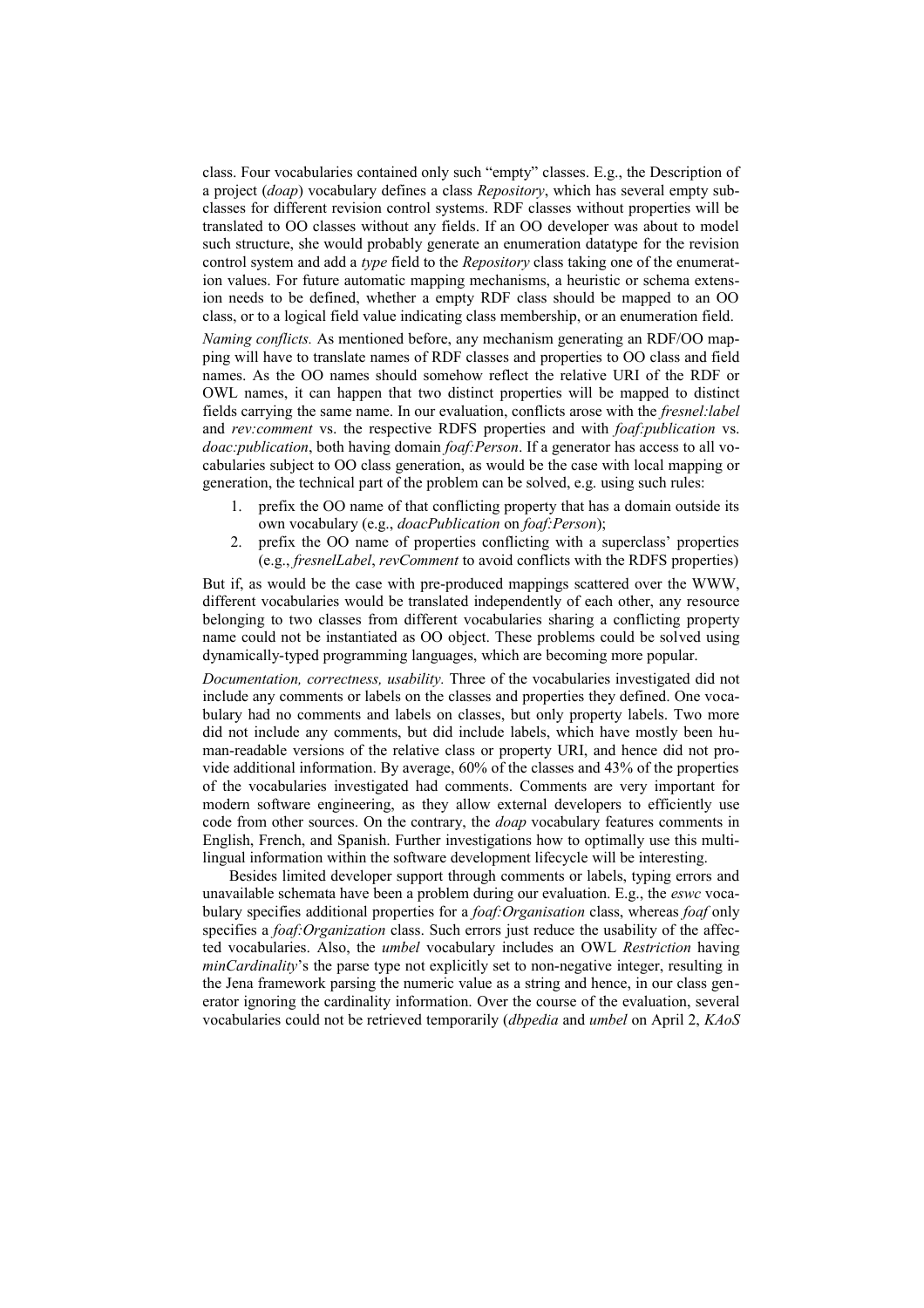on April 3, 2009). Since vocabulary is central to developing simpler linked data applications, the schemas should be highly available.

The usability of a vocabulary is reduced if for the sake of generality an RDF property's range or cardinality is less restricted than software engineers would wish in their specific applications. Reading the *foaf:name* (or any other of the 92% unrestricted properties found) of an OO object requires to get the collection of *foaf:names* of the object, checking if this collection is empty, and if not so, choosing the right name from this collection. If a specific application is guaranteed to only store one name per foaf: Person, a direct access to this name is desirable, resulting in reduced recurring programming. To mock this, our OO class generator currently creates for each property both a scalar field and a collection field in the OO class unless the property is restricted otherwise, and the developer can choose which field she preferably reads or writes. Also, 15 vocabularies did not follow the linked data principles, as they could not be retrieved using the namespace URI only.

### 5 **Conclusion and outlook**

In this paper, we argued for simplified access to linked data for the average software engineer. Such simplifications include transparent access to RDF and OWL schemata with the means of widely accepted OO programming languages. We analysed the expectations to such mapping between RDF/OWL and OO, and discussed general limitations. We then used an extended version of our RDF/OO mapper presented in previous work to actually process a number of relevant RDF/OWL schemata from the Web of data, and investigated certain mapping-related features of these schemata. As a result of this investigation, we can postulate recommendations from the software engineering perspective for the development of future schemata:

- 1. Be explicit. If a resource is an RDF class, say so. Leaving this information implicit makes processing schemata unnecessarily complex and prevents software engineers from becoming familiar with linked data.
- 2. Be accurate. Restrict domain, range, and cardinality of properties, if possible. Leaving this overly flexible will lead to interpretation among data sources and hence limit automatic processing.
- 3. Be concise. If you are about linking data (and not creating a taxonomy), you don't need lots of classes that never appear as range or domain of a property.
- 4. Be cooperative. Many vocabularies exist for various purposes. If you want to create a property with the same (relative) URI of an existing property, see if you can use or least link to it. If this is not feasible, give your property a distinct name.
- $5.$ Be perfect. Add comments and (multi-lingual) labels to classes and properties that help software developers or can be used in some application's presentation logic. Avoid typos in URI at any time as they break links from your vocabulary to others. And make sure you follow linked data principles.

Unfortunately, these recommendations have been violated for a large number of vocabularies we found on the WWW. For our current research, we are following three directions: We will extend our OO class generator and make it and the class mappings available as a Web service ready to be included in standard build processes, so software developers can actually start using OO representations of RDF and OWL vocabularies. As the second direction of research, we will further improve our mapping me-